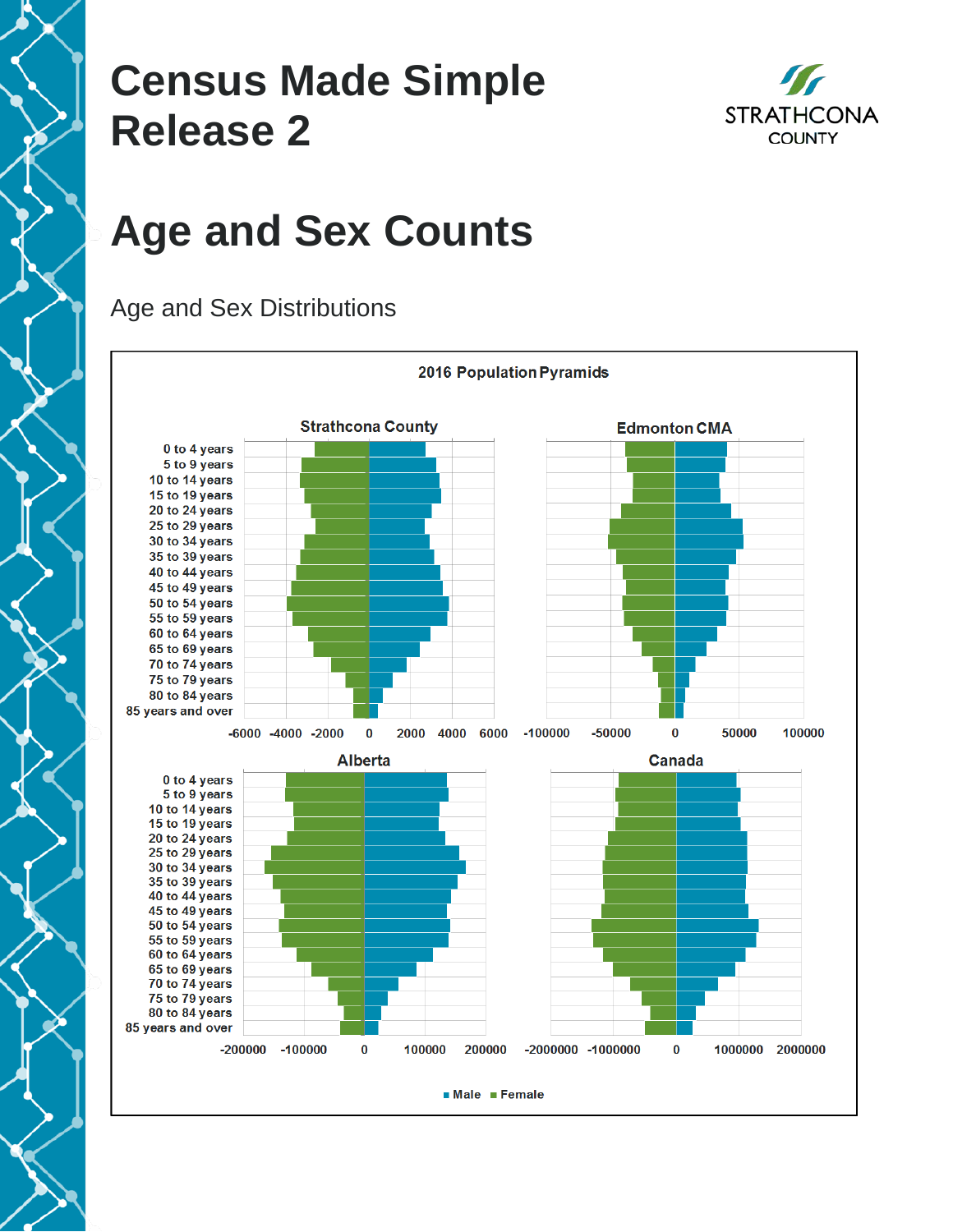### **Census Made Simple Release 2**



# **Age and Sex Counts**

Historic Population by Age Group



#### Average Age

|                          | 2006 | 2011 | 2016 |
|--------------------------|------|------|------|
| <b>Strathcona County</b> | 37.8 | 39.1 | 39.2 |
| <b>Alberta</b>           | 36   | 36.5 | 37.8 |
| <b>Canada</b>            | 39.5 | 40.6 | 41   |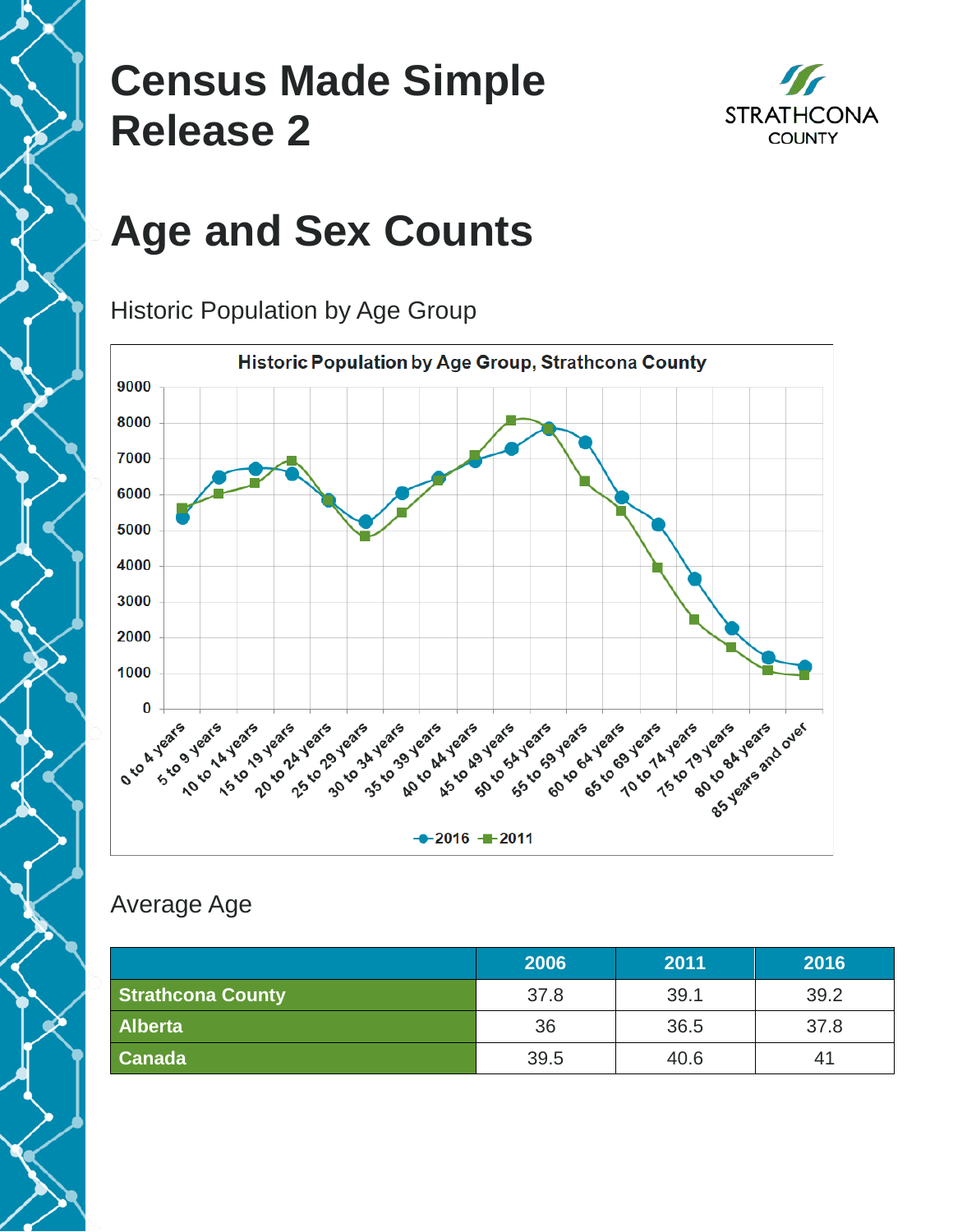### **Census Made Simple Release 2**



## **Age and Sex Counts**

#### **Quick Facts**

- The distribution of age and gender shows the largest age group as 50 to 54 years of age followed by 55 to 59. Females outnumber males in the older age groups 65 and over. Males outnumber females in the younger age group (19 and under).
- The estimated average age of residents in Strathcona County is 39.2 years of age. In comparison to 2011, this has increased since 2011. When compared to the rest of the Edmonton CMA, Alberta and Canada, Strathcona County has a higher average age.



#### Population by Working Age and Gender